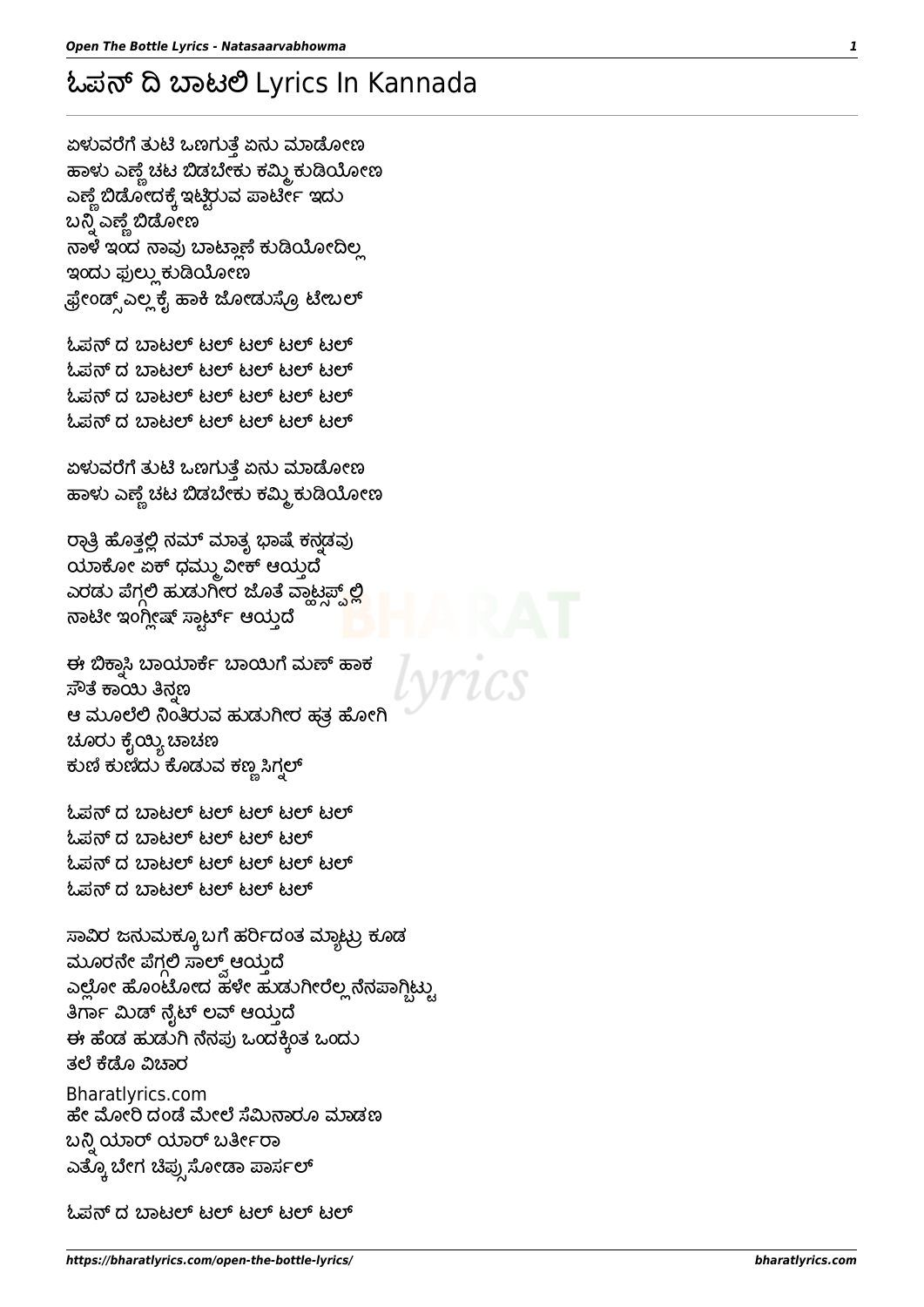```
ಓಪನ್ ದ ಬಾಟಲ್ ಟಲ್ ಟಲ್ ಟಲ್ ಟಲ್
ಓಪನ್ ದ ಬಾಟಲ್ ಟಲ್ ಟಲ್ ಟಲ್ ಟಲ್
ಓಪ್ಪನ್ ದ ಬಾಟಲ್ ಟಲ್ ಟಲ್ ಟಲ್ ಟಲ್.
```
More Lyrics from [Natasaarvabhowma](https://bharatlyrics.com/kannada/natasaarvabhowma/)

## Open The Bottle Song Lyrics

Eluvarege thuti onagutte enu madona Haalu enne chata bidabeku kammi kudiyona Enne bidodakke ittiruva party idu Banni enne bidona Naale inda naavu battle aane kudiyodilla Indu fullu kudiyona Freins ella kai haaki jodusro table

Open the battle tal tal tal tal Open the battle tal tal tal tal Open the battle tal tal tal tal Open the battle tal tal tal tal

Eluvarege thuti onagutte enu madona Haalu enne chata bidabeku kammi kudiyona

Rathri hottalli nam mathru bhashe kannadavu Yako ek dhammu weak aaytade Eradu peggali hudugira jote whatsapp lli Naughty english start aytade

Ee biknaasi baayaarke baayike mann haaka Southe kaayi thinnana Aa mooleli nintiruva hudugeera hatra hogi Chooru kaiyyi chachana Kuni kunidu koduva kanna signal

Open the battle tal tal tal tal Open the battle tal tal tal tal Open the battle tal tal tal tal Open the battle tal tal tal tal